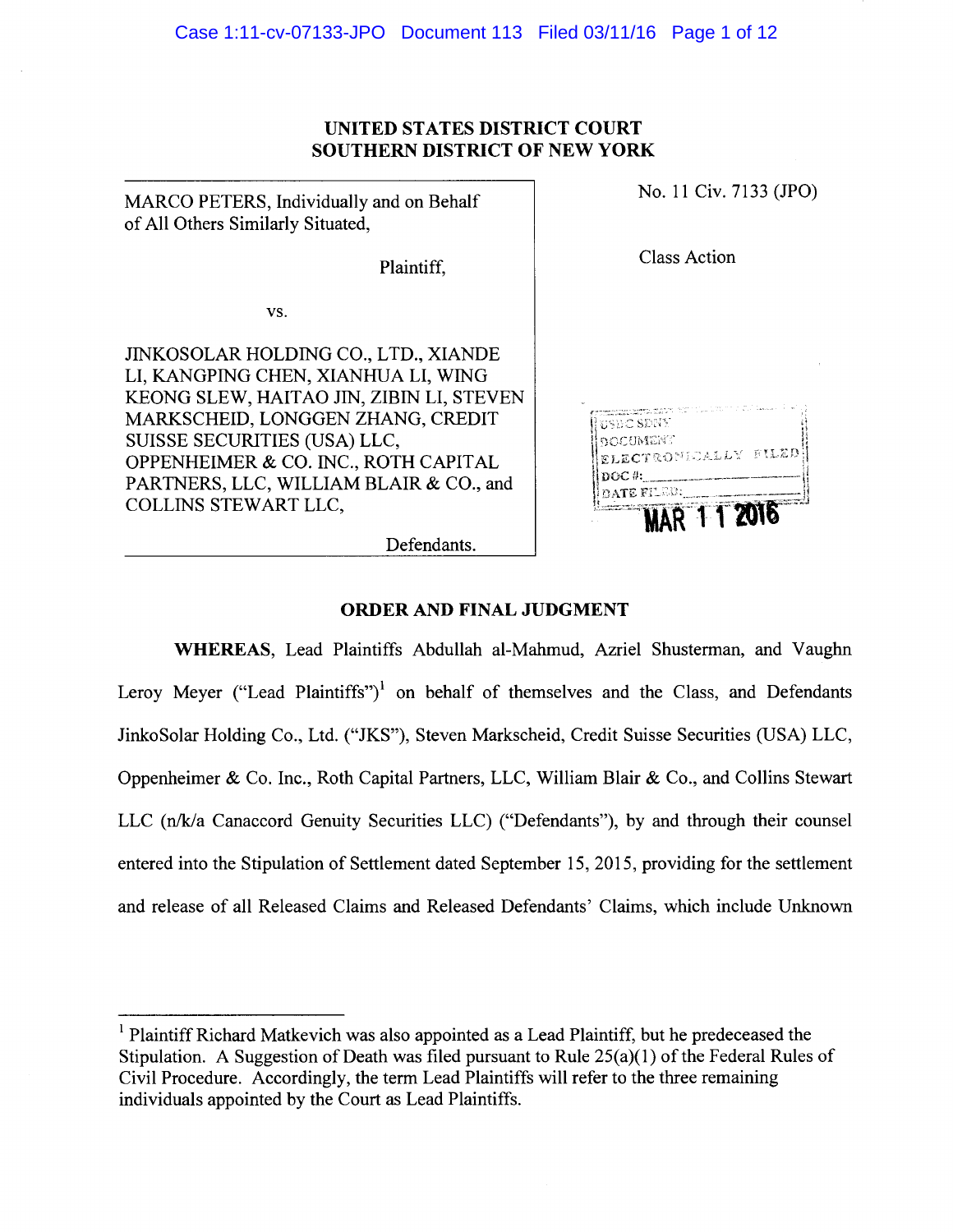#### Case 1:11-cv-07133-JPO Document 113 Filed 03/11/16 Page 2 of 12

Claims, on the terms and conditions set forth in the Stipulation, subject to the approval of this Court (the "Settlement");

**WHEREAS,** unless otherwise defined in this Order and Final Judgment, the capitalized terms herein shall have the same meaning as they have in the Stipulation and its exhibits;

**WHEREAS,** in the Order for Preliminary Approval of Settlement, Notice, and Hearing dated September 17, 2015, this Court (a) preliminarily approved the Settlement; (b) preliminarily certified the Action as a class action for settlement purposes; ( c) ordered that notice of the proposed Settlement be provided to potential Class Members; ( d) provided Class Members with the opportunity either to exclude themselves from the Settlement Class or to object to the proposed Settlement; and (e) scheduled a hearing regarding final approval of the Settlement;

**WHEREAS,** due and adequate notice has been given to the Class;

**WHEREAS,** the Court conducted a hearing on March 11, 2016 (the "Settlement Hearing") to consider, among other things, (i) whether the terms and conditions of the Settlement are fair, reasonable, and adequate and should therefore be approved; (ii) whether a judgment should be entered dismissing the Action with prejudice; (iii) whether to approve the Plan of Allocation as a fair and reasonable method to allocate the settlement proceeds among Class Members; and (iv) whether and in what amount to award Co-Lead Counsel's and Lead Plaintiffs' fees and reimbursement of expenses;

**WHEREAS,** the Court having reviewed and considered the Stipulation, all papers filed and proceedings held in connection with the Settlement, and the record in the Action, and with good cause appearing therefor;

**NOW, THEREFORE, IT IS HEREBY ORDERED, ADJUDGED, AND DECREED THAT:** 

 $-2-$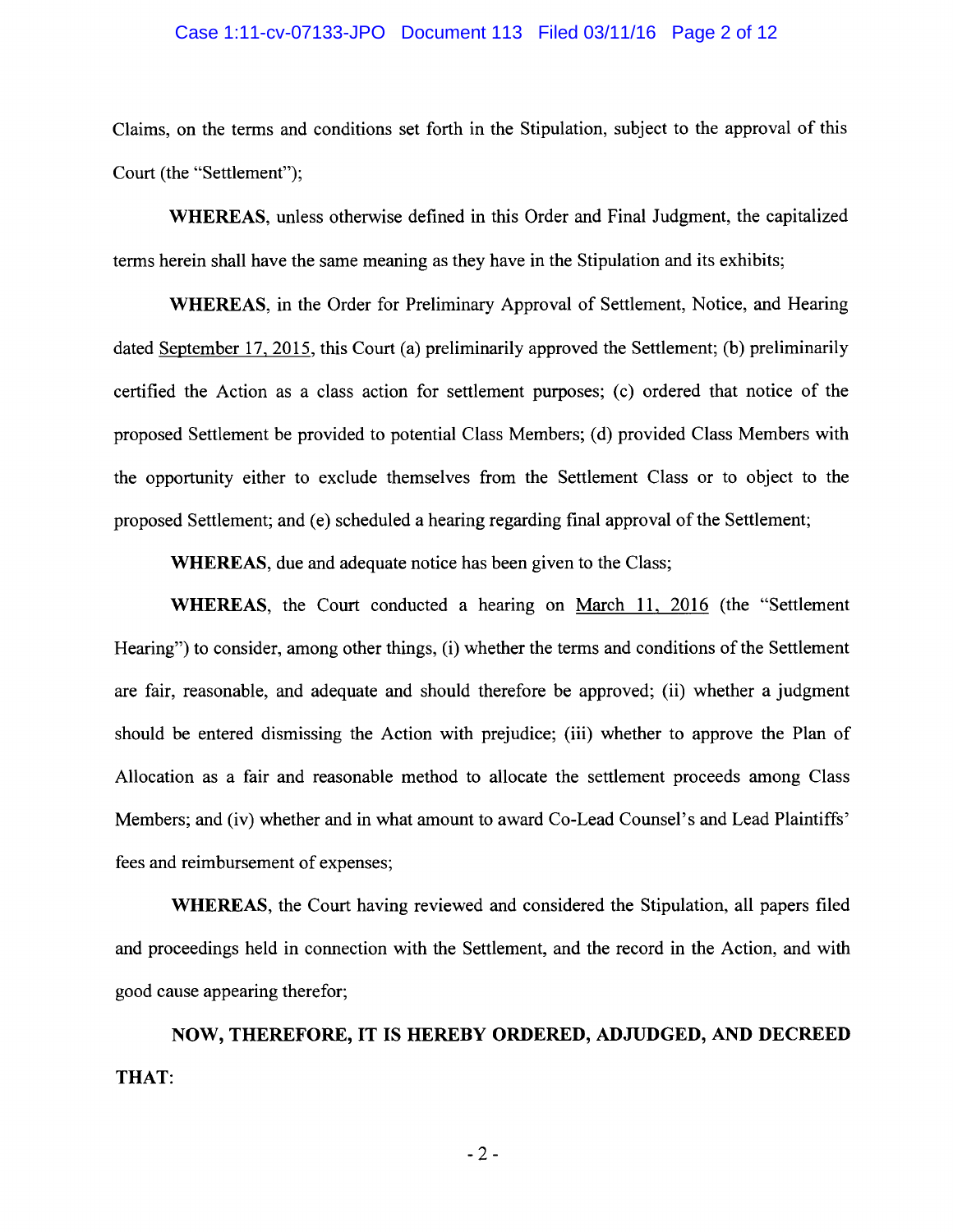## Case 1:11-cv-07133-JPO Document 113 Filed 03/11/16 Page 3 of 12

1. This Order and Final Judgment incorporates by reference the definitions of terms defined in the Stipulation, and all terms used herein shall have the same meanings as set forth in the Stipulation and its exhibits.

2. The Court has jurisdiction over the subject matter of the Action and over all parties to the Action, including, but not limited to, the Lead Plaintiffs, all Class Members (including any Class Members who did not file a proper and timely request for exclusion), and the Defendants.

3. Lead Plaintiffs Abdullah al-Mahmud, Azriel Shusterman, and Vaughn Leroy Meyer are hereby appointed, for settlement purposes only, as "Class Representatives" in respect of the Class for purposes of Federal Rule of Civil Procedure 23. Bernstein Liebhard LLP and Zamansky LLC, which were appointed by the Court to serve as Co-Lead Counsel, are hereby appointed, for settlement purposes only, as counsel for the Class pursuant to Rules  $23(c)(1)(B)$  and (g) of the Federal Rules of Civil Procedure.

4. Pursuant to the Order for Preliminary Approval of Settlement, Notice, and Hearing, the Court certified, for settlement purposes only, a Class consisting of:

> all persons and entities who purchased or otherwise acquired JinkoSolar Holding Co., Ltd. New York Stock Exchange-traded ADSs (NYSE:JKS) between May 13, 2010 and September 20, 2011 (the "Class Period"), either in or traceable to the May 13, 2010 initial public offering or the November 4, 2010 secondary offering, or on the open market during the Class Period, and were damaged thereby. Excluded from the Class are the following: JKS, and its officers, directors, employees, affiliates, legal representatives, predecessors, successors and assigns, and any entity in which any of them have a controlling interest or are a parent, and Defendants and their immediate family members, employees, legal representatives, affiliates, heirs, predecessors, successors, and assigns and any entity in which any of them has a controlling interest. Also excluded from the Class are any putative Class Members who exclude themselves by timely filing a request for exclusion in accordance with the requirements set forth in the Notice.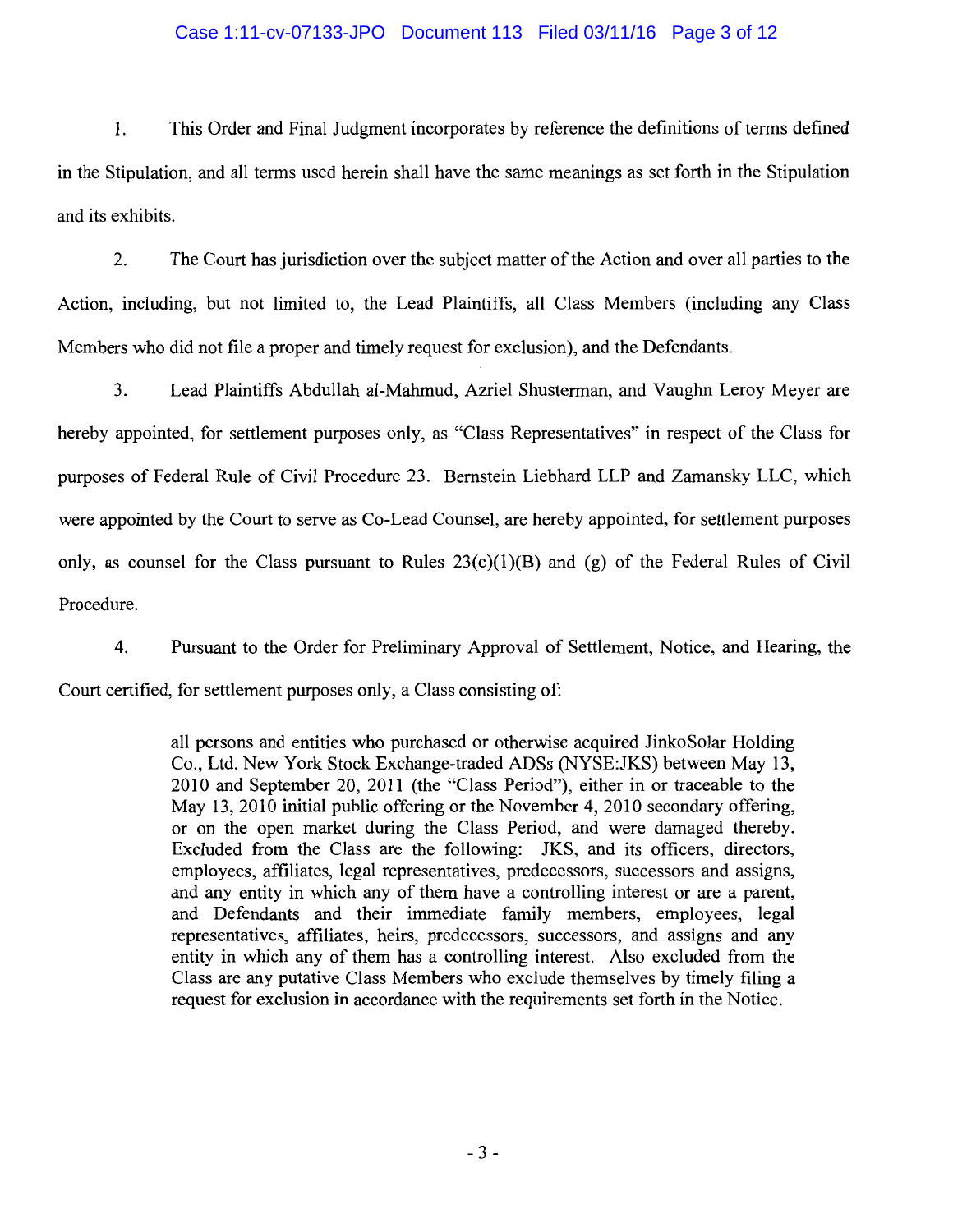#### Case 1:11-cv-07133-JPO Document 113 Filed 03/11/16 Page 4 of 12

5. The Class that this Court preliminarily certified in the Order for Preliminary Approval of Settlement, Notice, and Hearing is hereby finally certified for settlement purposes under Federal Rule of Civil Procedure 23(b)(3).

6. The persons listed on Exhibit A, annexed hereto, have submitted requests for exclusion from the Class that were accepted by the Court. By virtue of such requests, those persons are deemed not to be members of the Class, and have no rights to participate in the Settlement or to receive any distributions from the Net Settlement Fund. Except for those persons listed on Exhibit A, no other persons have submitted requests for exclusion from the Class that were accepted by the Court. The persons listed on Exhibit A are the only persons whose requests for exclusion have been accepted, and, as a consequence, these persons are not bound by the terms of the Stipulation and this Order and Final Judgment.

7. In granting final certification of the Class, the Court finds that the prerequisites for a class action under Federal Rules of Civil Procedure 23(a) and (b)(3) have been satisfied in that: (a) the number of Class Members is so numerous that joinder of all members thereof is impracticable; (b) there are questions of law and fact common to the Class; (c) the claims of the proposed settlement class representatives are typical of the claims of the Class; (d) the proposed Class Representatives and Co-Lead Counsel have and will fairly and adequately represent the interests of the Class; (e) the questions of law and fact common to the members of the Class predominate over any questions affecting only individual members of the Class; and (f) a class action is superior to other available methods for the fair and efficient adjudication of the controversy.

8. The Stipulation and the Settlement are approved as fair, reasonable, and adequate, and in the best interests of the Class, and the Class Members and the parties to the Stipulation are directed to implement the Stipulation in accordance with its terms and provisions.

- 4 -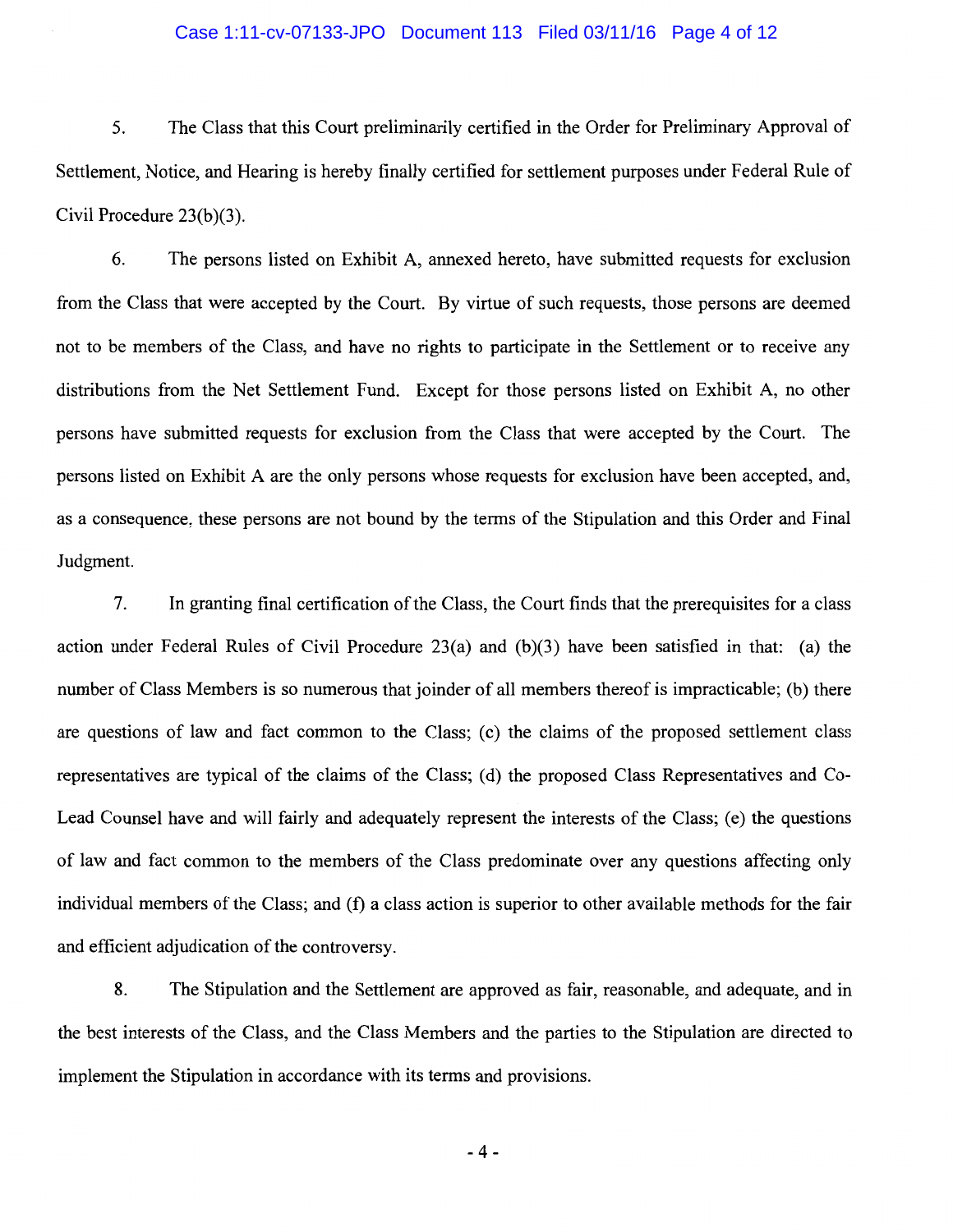#### Case 1:11-cv-07133-JPO Document 113 Filed 03/11/16 Page 5 of 12

9. The complaints filed in the Action are hereby dismissed with prejudice and without costs, except as provided in the Stipulation.

10. The Court finds that the complaints filed in the Action were filed on a good faith basis in accordance with the Private Securities Litigation Reform Act of 1995 ("PSLRA") and Rule 11 of the Federal Rules of Civil Procedure. The Court further finds that during the course of the Action, the parties and their respective counsel at all times complied with the requirements of Rule 11 of the Federal Rules of Civil Procedure.

11. The Notice was disseminated and published in accordance with the Order for Preliminary Approval of Settlement, Notice, and Hearing. The form and method of notifying the Class of the pendency of the Action as a class action and of the terms and conditions of the proposed Settlement satisfied the requirements of Rule 23 of the Federal Rules of Civil Procedure, the Securities Exchange Act of 1934 (as amended by the PSLRA), due process, and any other applicable law, constituted the best notice practicable under the circumstances, and constituted due and sufficient notice to all Class Members entitled thereto.

12. Neither this Order and Final Judgment, the Stipulation, the Supplemental Agreement, nor any negotiations or proceedings connected thereto, nor any of the documents, provisions, or statements referred to therein: (i) is, or shall be deemed to be, or shall be used as an admission of any Released Party, or any other person of the validity of any Released Claims, or any wrongdoing by or liability of any Released Party; (ii) is, or shall be deemed to be, or shall be used as an admission of any fault or omission of any Released Party in any statement, release, or written documents issued, filed, or made; (iii) shall be offered or received in evidence against any Released Party in any civil, criminal, or administrative action or proceeding in any court, administrative agency, or other tribunal other than such proceedings as may be necessary to consummate or enforce the Stipulation, the Settlement set forth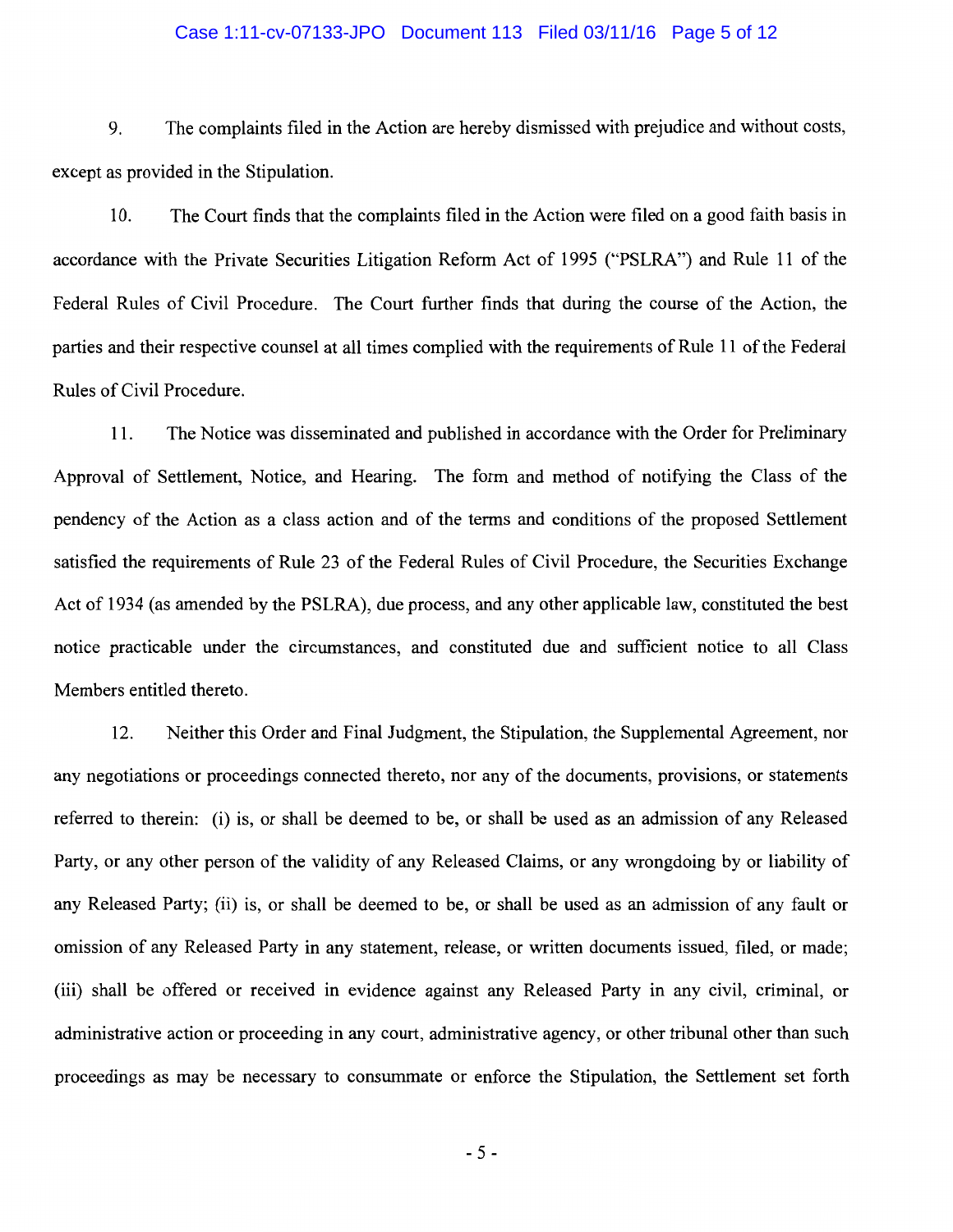#### Case 1:11-cv-07133-JPO Document 113 Filed 03/11/16 Page 6 of 12

therein, the releases provided pursuant thereto, and/or this Order and Final Judgment, except that the Stipulation may be filed by any Released Party in this Action or in any subsequent action brought against any of the Released Parties in order to support a defense or counterclaim of any Released Party of *res judicata,* collateral estoppel, release, good faith settlement, or any theory of claim or issue preclusion or similar defense or counterclaim, including, without limitation, specific performance of the Settlement embodied in the Stipulation as injunctive relief; (iv) shall be construed against the Released Parties, Lead Plaintiffs, and Class Members as an admission or concession that the consideration to be given hereunder represents the amount which could be or would have been recovered after trial; and (v) shall be construed as or received in evidence as an admission, concession, or presumption against Lead Plaintiffs and Class Members, or any of them, that any of their claims are without merit or that damages recoverable in the Action would not have exceeded the Cash Settlement Amount.

13. The releases set forth in the Stipulation (the "Releases"), together with the definitions contained in the Stipulation relating thereto, are expressly incorporated herein in all respects. The Releases are effective as of the Effective Date. Accordingly, this Court orders that:

> (a) Upon the Effective Date of this Settlement, Lead Plaintiffs and all the other Class Members on behalf of themselves, their personal representatives, heirs, executors, administrators, trustees, predecessors, successors and assigns, with respect to each and every Released Claim, release and forever discharge, and are forever enjoined from prosecuting, any Released Claims against any of the Released Parties, and shall not institute, continue, maintain or assert, either directly or indirectly, whether in the United States or elsewhere, on their own behalf or on behalf of any class or any other person, any action, suit, cause of action, claim or demand against any Released Party or any other person who may claim any form of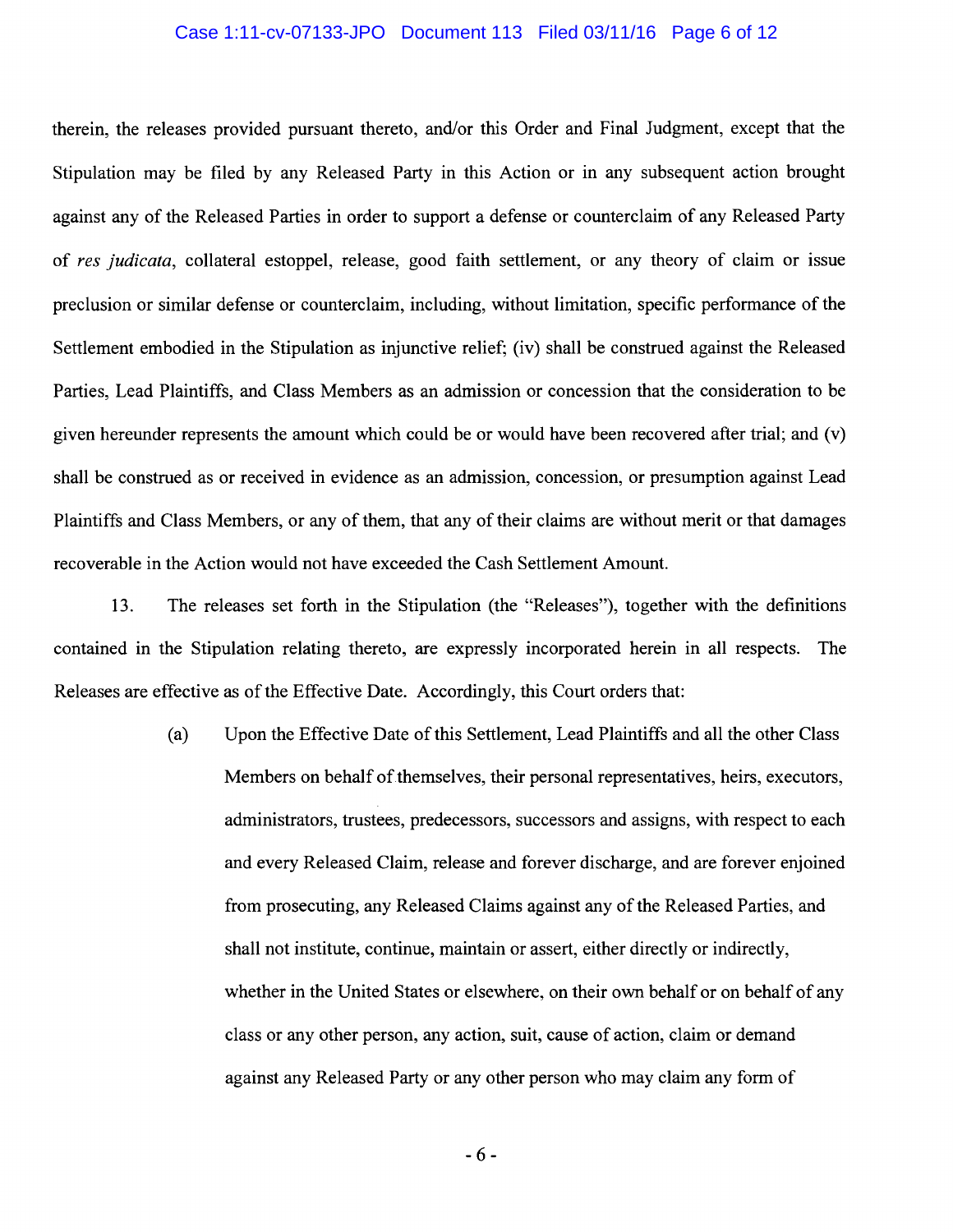#### Case 1:11-cv-07133-JPO Document 113 Filed 03/11/16 Page 7 of 12

contribution or indemnity from any Released Party in respect of any Released Claim or any matter related thereto, at any time on or after the Effective Date.

(b) Upon the Effective Date of this Settlement, Defendants, on behalf of themselves, their heirs, executors, administrators, predecessors, successors and assigns, release and forever discharge each and every of the Released Defendants' Claims, and are forever enjoined from prosecuting the Released Defendants' Claims against Lead Plaintiffs, all other Class Members, and their respective counsel.

14. The terms of the Stipulation and of this Order and Final Judgment shall be forever binding on Defendants, Lead Plaintiffs, and all other Class Members (regardless of whether or not any individual Settlement Class Member submits a Claim Form or seeks or obtains a distribution from the Net Settlement Fund), as well as their respective heirs, executors, administrators, predecessors, successors, and assigns.

15. The Escrow Agent shall maintain the Settlement Fund in accordance with the requirements set forth in the Stipulation. No Released Party, shall have any liability, obligation, or responsibility whatsoever for the administration of the Settlement or disbursement of the Net Settlement Fund. Co-Lead Counsel, Lead Plaintiffs, the Escrow Agent, and the Claims Administrator shall have no liability to any Class Member with respect to any aspect of the administration of the Settlement Fund, including, but not limited to, the processing of Proof of Claim forms and the distribution of the Net Settlement Fund to Class Members.

16. The Plan of Allocation is approved as fair and reasonable, and Co-Lead Counsel and the Claims Administrator are directed to administer the Stipulation in accordance with its terms and provisions. Any further orders or proceedings solely regarding the Plan of Allocation shall in no way disturb or affect this Order and Final Judgment and shall be separate and apart from it.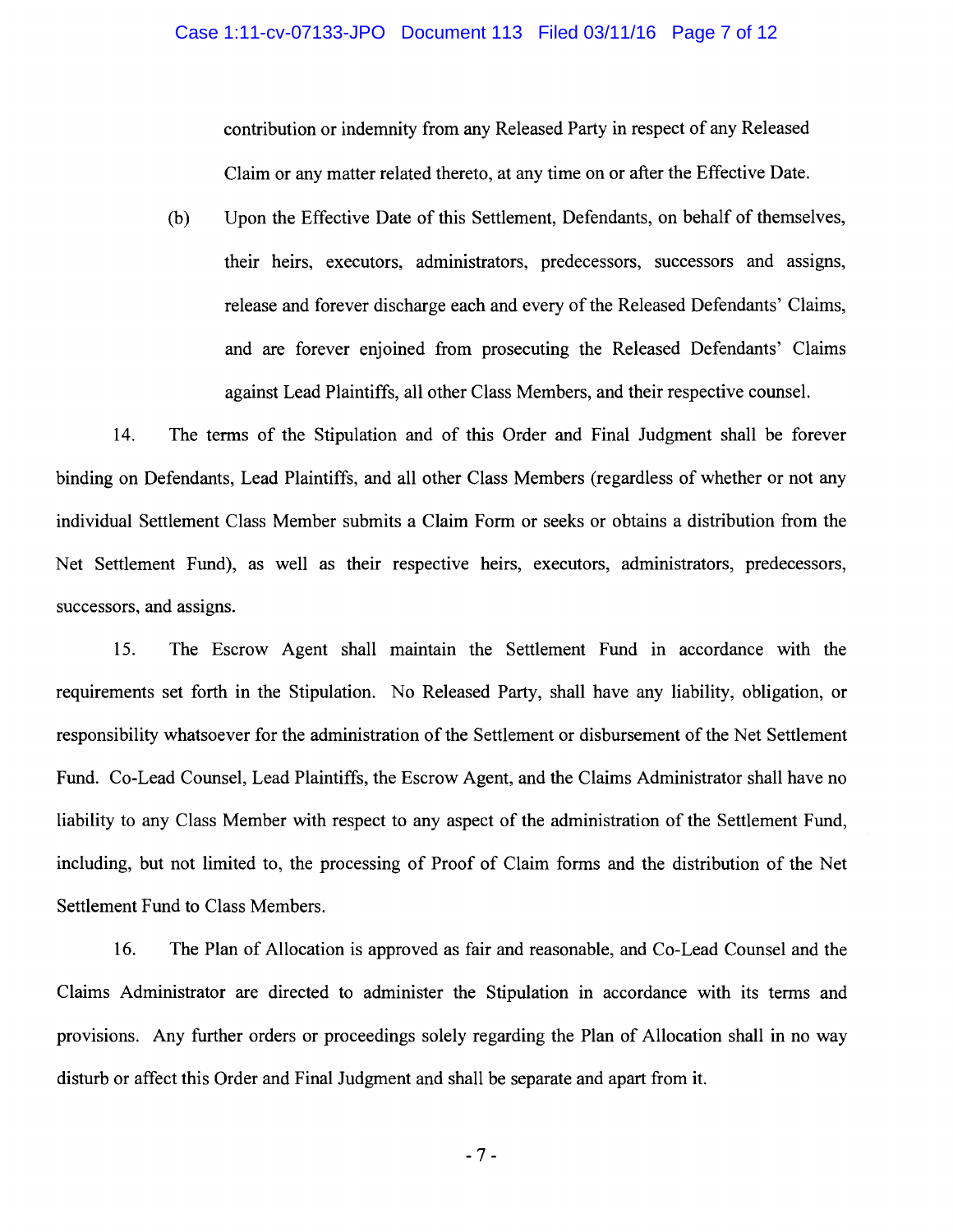#### Case 1:11-cv-07133-JPO Document 113 Filed 03/11/16 Page 8 of 12

17. Pursuant to the PSLRA, 15 U.S.C. § 78u-4(f)(7)(A), and applicable law, upon the Effective Date, any and all claims, actions, allegations, causes of action, demands, or rights, however denominated and whether presently known or unknown, seeking contribution as that term is defined for purposes of the PSLRA or other law, or seeking indemnification for claims arising under the federal securities laws or for state law claims arising out of or related to the Action, by any person or entity against the Defendants, and by any Defendant against any person or entity, other than a person or entity whose liability has been extinguished by the settlement of the Defendant, are hereby barred and discharged against any Released Party.

18. Co-Lead Counsel are hereby awarded 30% of the Gross Settlement Fund in attorneys' fees, which sum the Court finds to be fair and reasonable, and \$79,466.99 in reimbursement of expenses, which shall be paid to Co-Lead Counsel from the Gross Settlement Fund with interest at the same net rate that the Gross Settlement Fund earns. The award of attorneys' fees shall be allocated among additional plaintiffs' counsel in a fashion which, in the opinion of Co-Lead Counsel, fairly compensates any additional plaintiffs' counsel for their respective contributions in the prosecution of the Action.

19. In making this award of attorneys' fees and reimbursement of expenses, the Court has considered and found that:

(a) The Settlement has created a fund of \$5,050,000 in cash that is already on deposit, and numerous Class Members who submit, or have submitted, acceptable Claim Forms will benefit from the Settlement created by Co-Lead Counsel.

(b) Over 49,000 copies of the Notice was disseminated to Class Members indicating that Co-Lead Counsel were moving for attorneys' fees in the amount of 30% of the Gross Settlement Fund and for reimbursement of expenses in an amount not to exceed \$90,000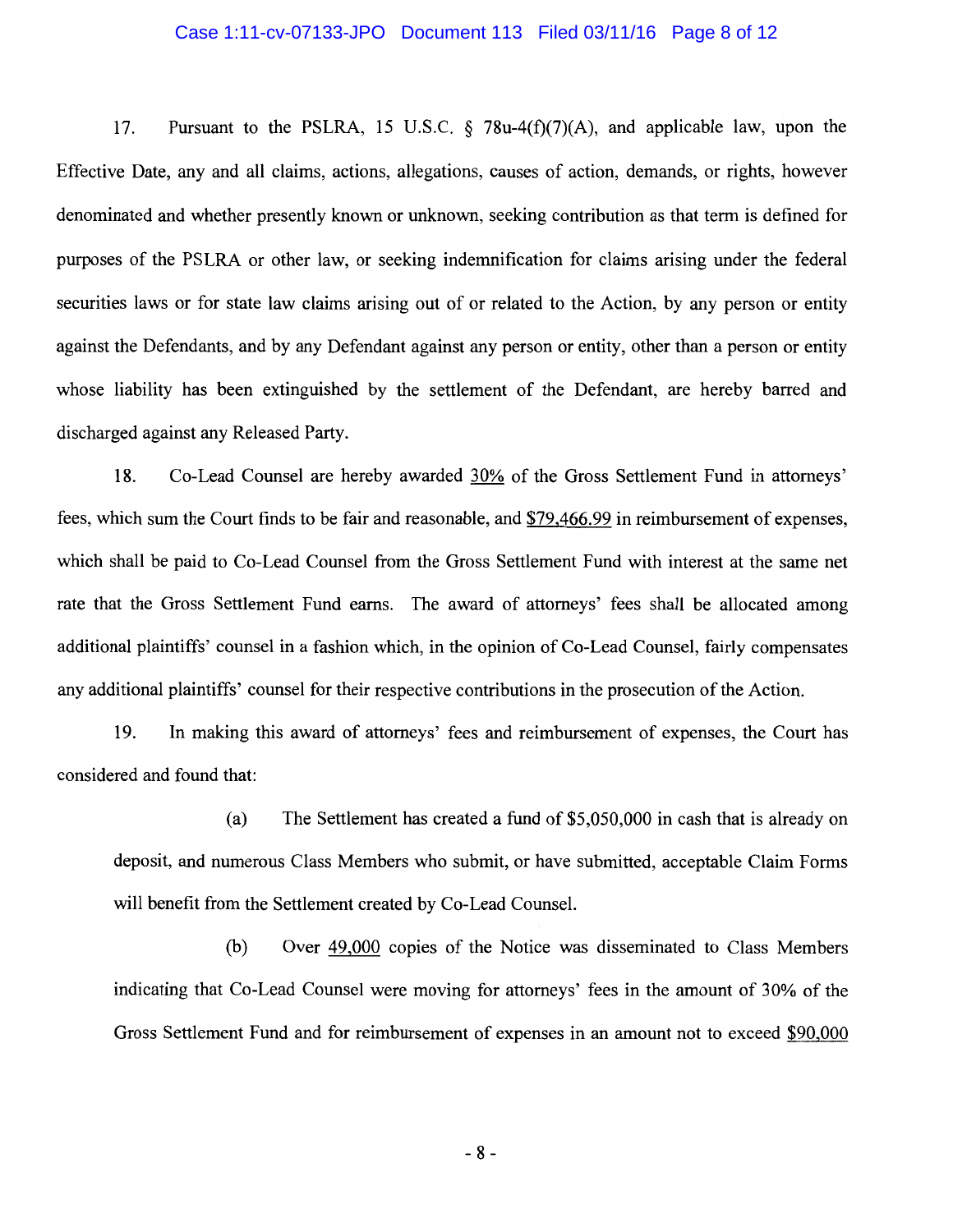#### Case 1:11-cv-07133-JPO Document 113 Filed 03/11/16 Page 9 of 12

and no objections were filed against the Fee and Expenses Application filed by Co-Lead Counsel contained in the Notice;

( c) Co-Lead Counsel have litigated the Action and achieved the Settlement with skill, perseverance, and diligent advocacy;

( d) The Action involves complex factual and legal issues and, in the absence of a settlement, would involve further lengthy proceedings with uncertain resolution of the complex factual and legal issues;

(e) Had Co-Lead Counsel not achieved the Settlement, there would remain a significant risk that the Class may have recovered less or nothing from the Defendants;

(f) Co-Lead Counsel have devoted over 2,312 hours, with a lodestar value of \$1,752,109.50, to achieve the Settlement; and

(g) The amount of attorneys' fees awarded and expenses reimbursed from the Settlement Fund is fair, reasonable and consistent with fee and expense awards in similar cases.

20. The awarded attorneys' fees and expenses, and interest earned thereon, shall be paid to Co-Lead Counsel from the Gross Settlement Fund immediately after the date this Order and Final Judgment is executed subject to the terms, conditions, and obligations of the Stipulation, which terms, conditions, and obligations are incorporated herein.

21. This Court hereby retains exclusive jurisdiction over the Parties and the Class Members for all matters relating to this Action, including the administration, interpretation, effectuation, or enforcement of the Stipulation and this Order and Final Judgment, and including any application for fees and expenses incurred in connection with administering and distributing the settlement proceeds to the members of the Settlement Class.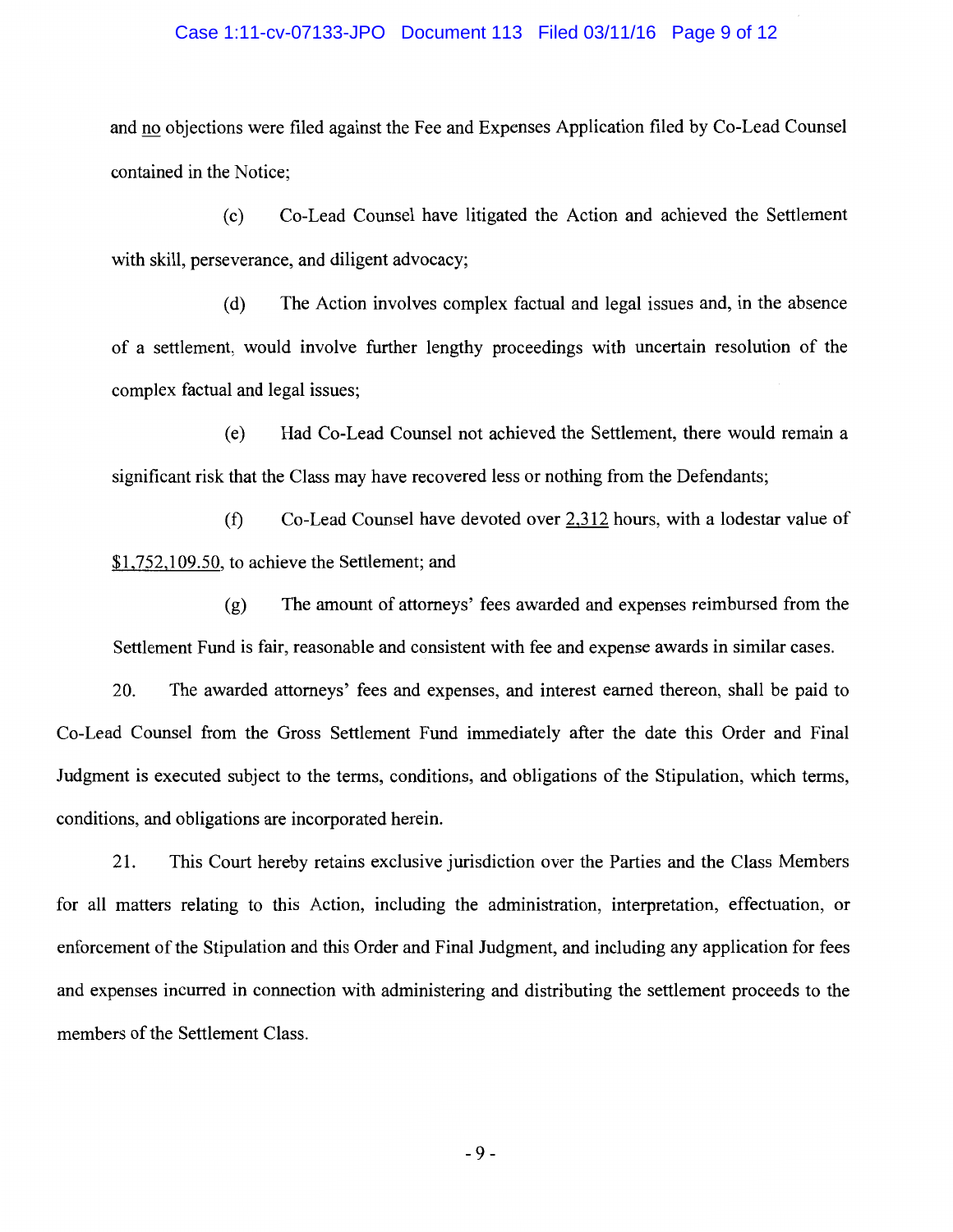#### Case 1:11-cv-07133-JPO Document 113 Filed 03/11/16 Page 10 of 12

22. In the event the Effective Date does not occur, then this Order and Final Judgment shall be rendered null and void and shall be vacated and, in such event, the Stipulation, and all orders entered and releases delivered in connection herewith, shall be null and void.

23. Without further approval from the Court, the parties are hereby authorized to agree to and adopt such amendments or modifications of the Stipulation or any exhibits attached thereto to effectuate the Settlement that: (i) are not materially inconsistent with this Order and Final Judgment; and (ii) do not materially limit the rights of Class Members in connection with the Settlement. Without further order of the Court, the Parties may agree to reasonable extensions of time to carry out any of the provisions of the Stipulation.

Dated: New York, New York

 $March 11 2016$ 

Welle

HONORABLE J. PAUL OETKEN UNITED STATES DISTRICT JUDGE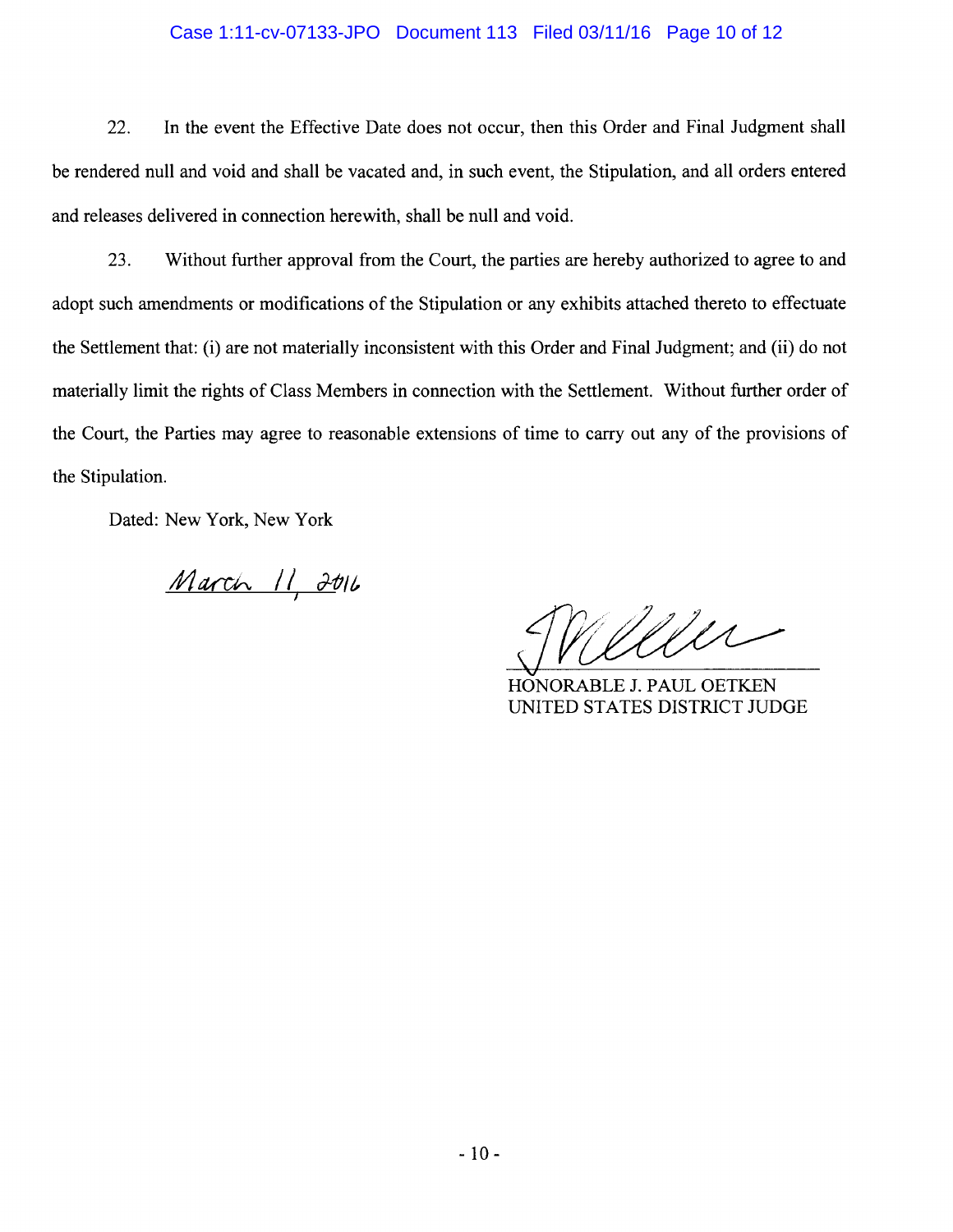Case 1:11-cv-07133-JPO Document 113 Filed 03/11/16 Page 11 of 12

# **EXHIBIT**